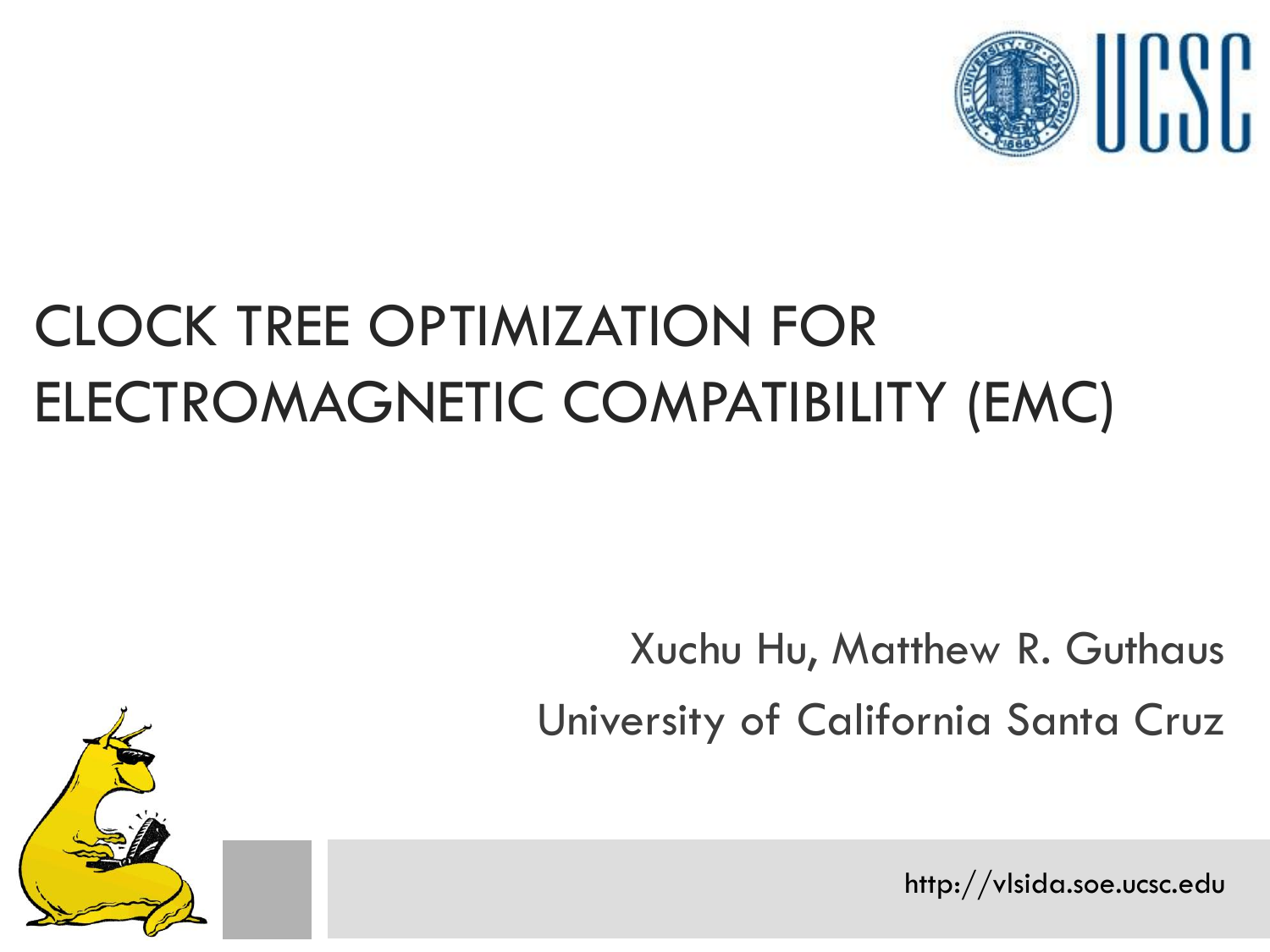- Background
- Problem formulation
- Van Ginneken's dynamic programming
- Our algorithm
- $\Box$  Experimental results
- $\Box$  Conclusion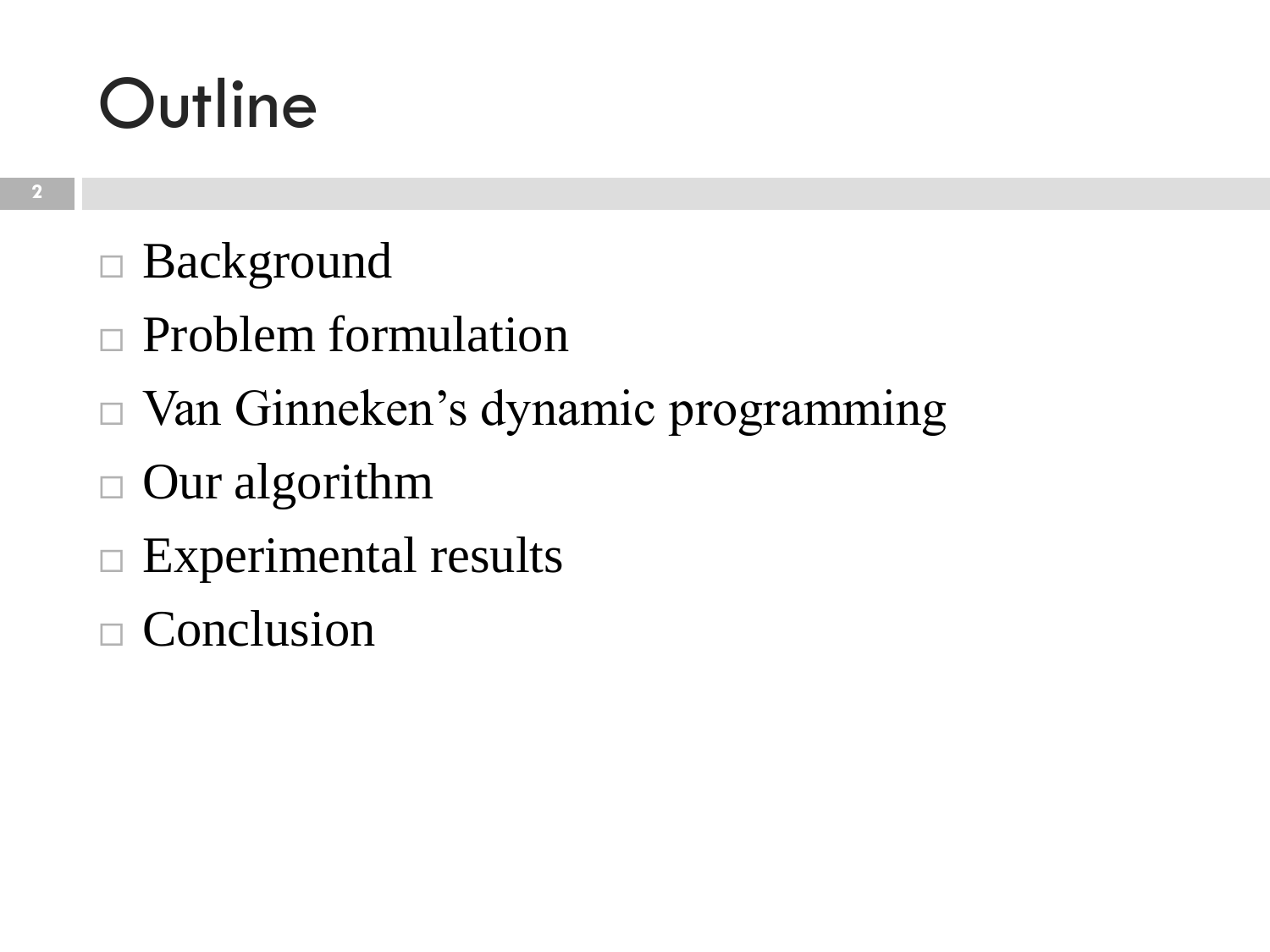#### **Background**

- Problem formulation
- Van Ginneken's dynamic programming
- Our algorithm
- $\Box$  Experimental results
- $\Box$  Conclusion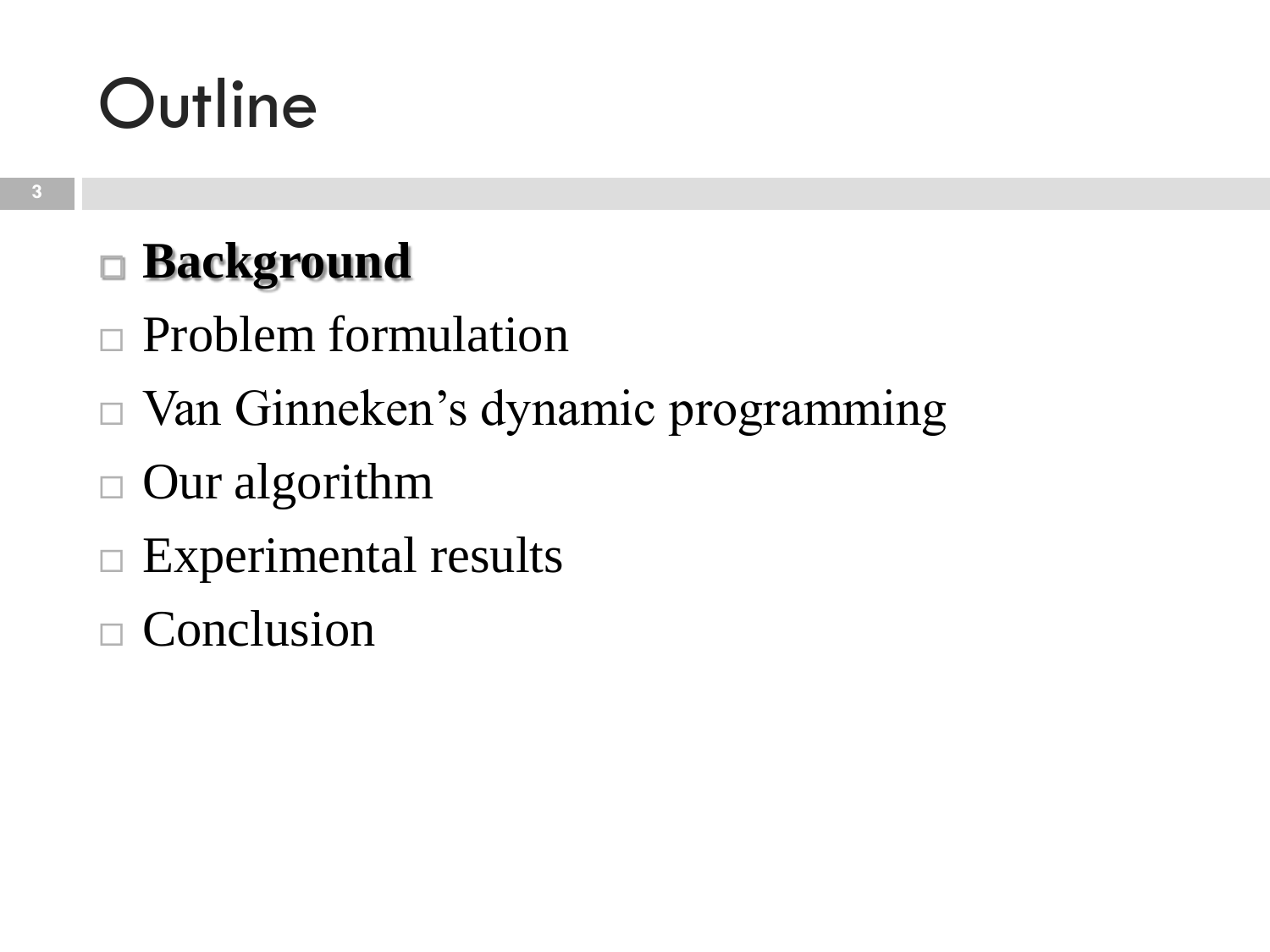# Electromagnetic Interference (EMI)

- On-chip Electromagnetic Interference (EMI)
	- **□ Signal integrity, reflections**
	- Simultaneous switching noise (SSN)
- Previous work
	- Decoupling capacitances
	- **□ Random jitter insertion, spread spectrum**
	- □ Clock design
		- **Polarity of buffers**
		- Skew
		- Reduce buffer sizes

Manual optimization **NOT CTS**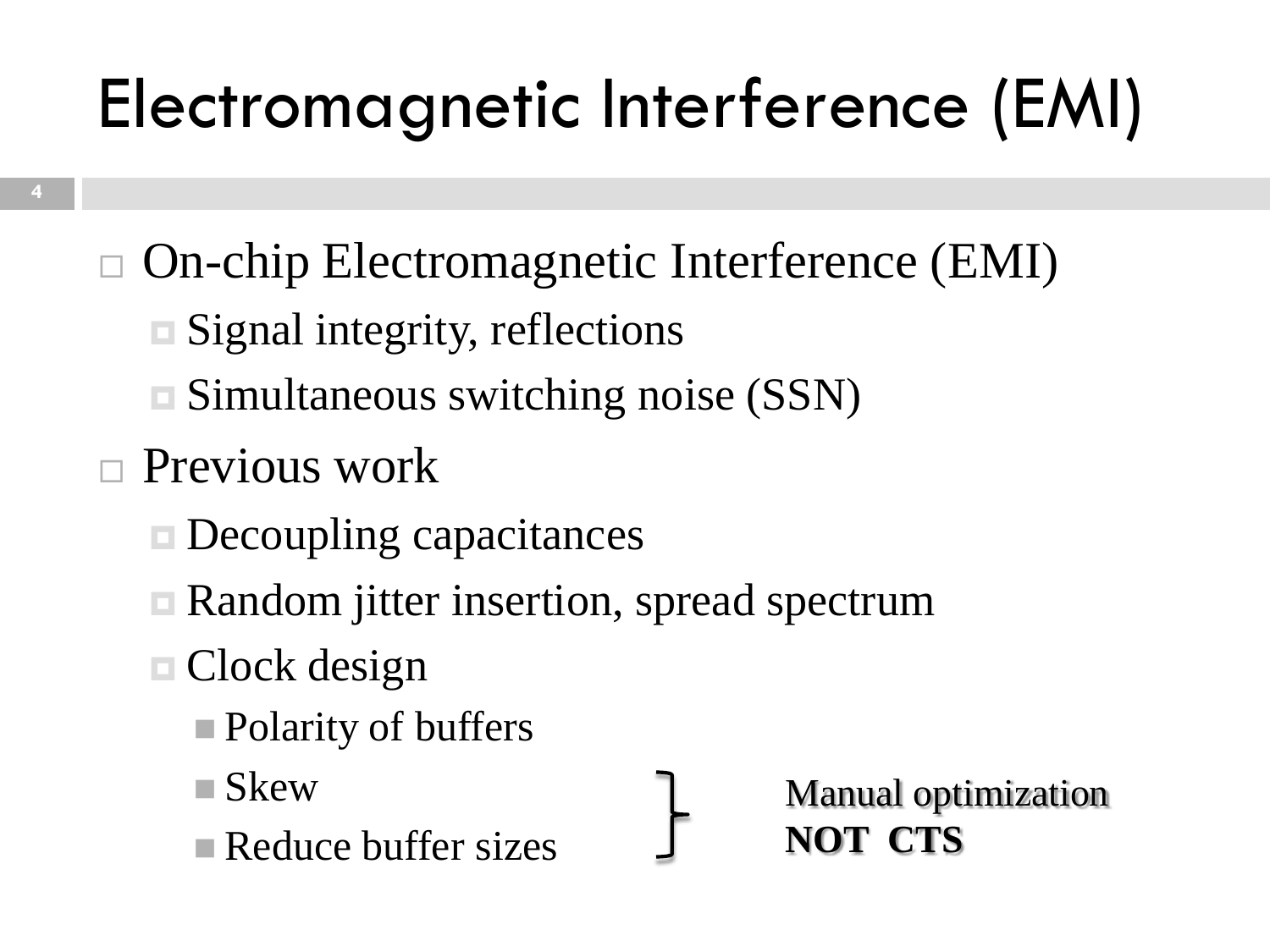## Spectral Analysis of Clock Signal

- Clock in time domain
	- $\Box$  Period T, frequency f, amplitude A
	- $\Box$  Rising/falling time, t<sub>r</sub>/t<sub>f</sub>
	- $\Box$  duty cycle  $D = \tau/T$

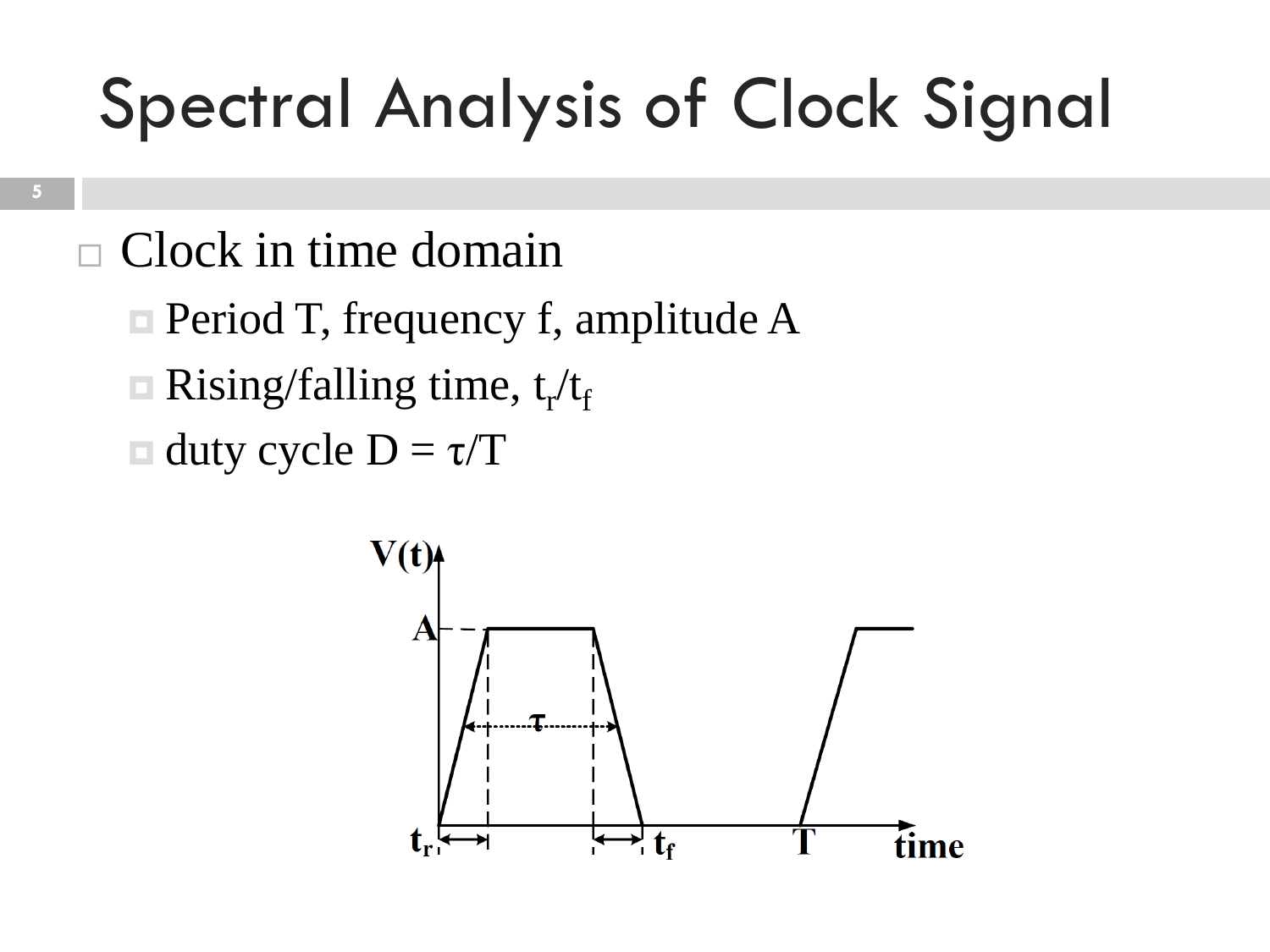#### Spectral Analysis of Clock Signal

#### Clock in frequency domain

- **Exercise 5 Fourier analysis**
- **Periodic function**  $\rightarrow$  sum of a series of sine and cosine functions

$$
V(t) = A_0 + A_1 \cos(\omega_0 t + \phi_1) + A_2 \cos(\omega_0 t + \phi_2) + A_3 \cos(\omega_0 t + \phi_3) + \dots
$$
  
\n
$$
A_0 = \frac{1}{T} \int_0^T v(t) dt = A \frac{\tau}{T}
$$
  
\n
$$
|A_n| = 2A \frac{\tau}{T} \left| \frac{\sin(n \pi \tau/T)}{n \pi \tau/T} \right| \left| \frac{\sin(n \pi t_r/T)}{n \pi t_r/T} \right|
$$

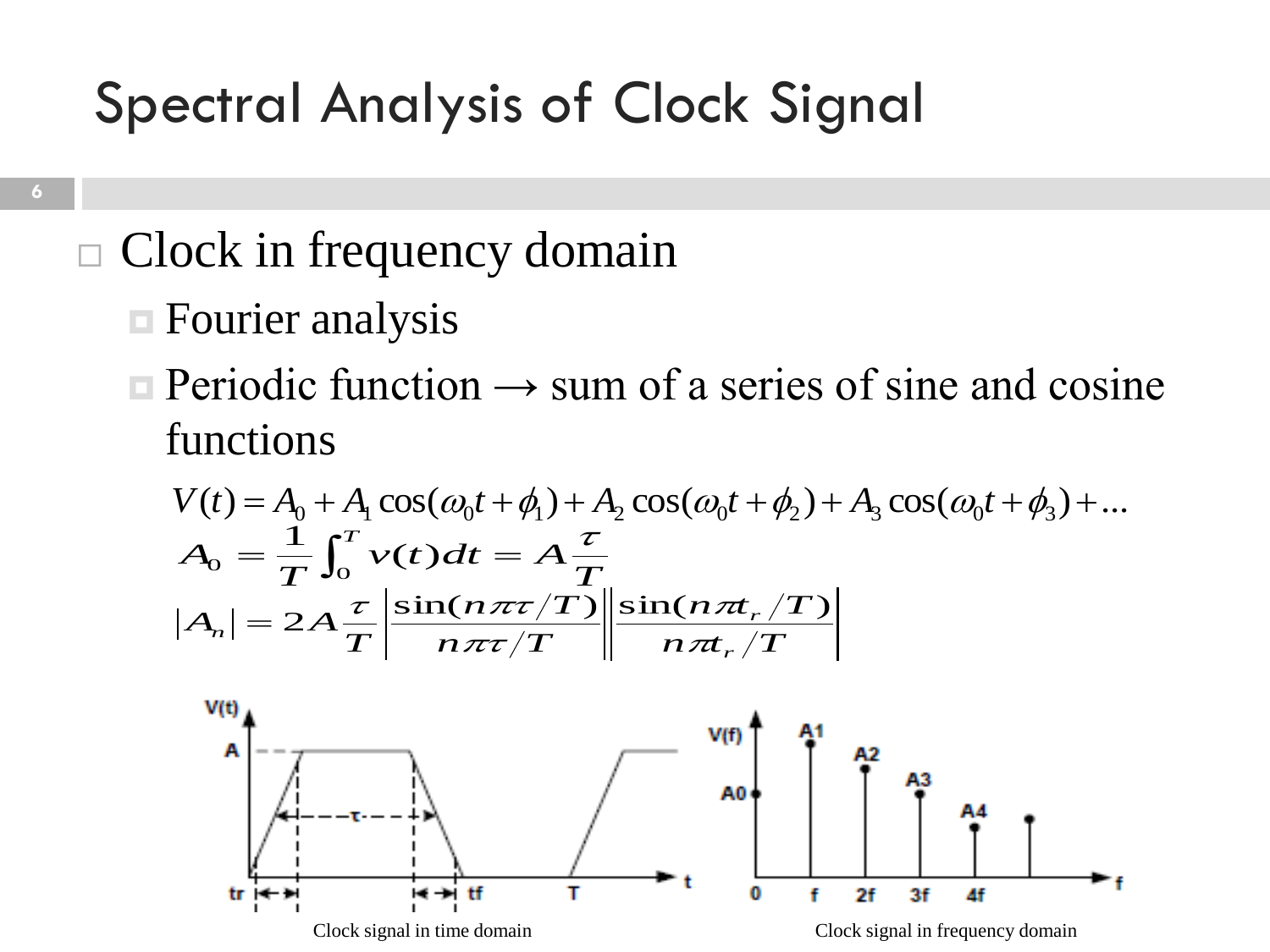#### Spectral Analysis of Clock Signal

**7**

 Majority of spectrum power lies below *fmax*  $f_{\text{max}} \approx 1/t_r$ 

□ High-frequency spectrum: *rising/fall time, t<sub>r</sub>/t<sub>f</sub>* 

 $t_r = 30$ ps  $f_{max} = 31.8$ G

 $t_r = 80$ ps  $f_{max} = 11.9G$ 

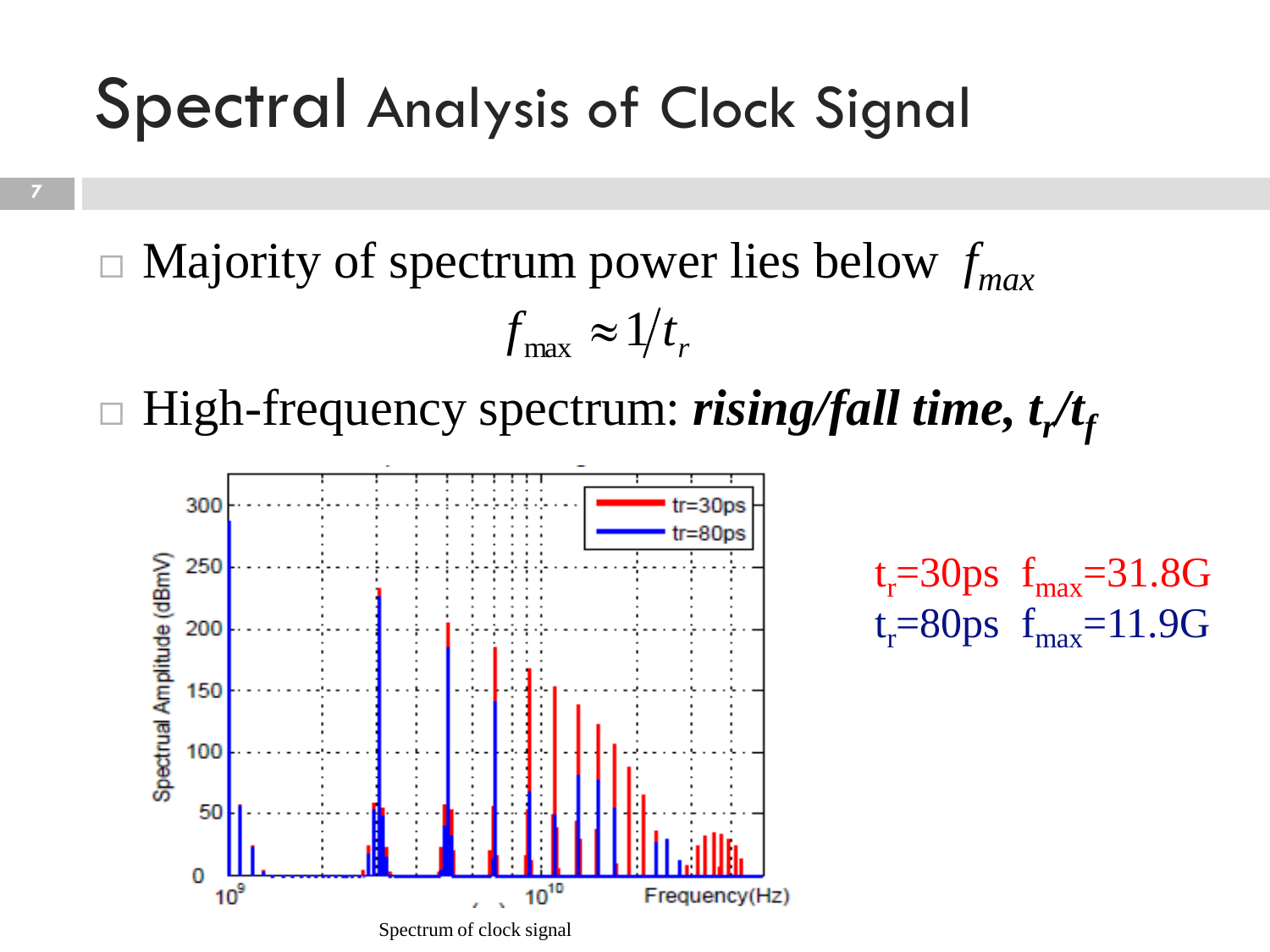#### Radiation Emission

- Radiation emission
	- Radiation power ∝ frequency **×** length **×** current
	- $\Box$  Frequency  $\rightarrow$  fixed
	- $\Box$  Total wire length  $\rightarrow$  fixed

Different buffer locations  $\rightarrow$  different radiation





| <b>Driver</b>    | Buf b               |        |            |      |
|------------------|---------------------|--------|------------|------|
| w b 1            |                     | $wb$ 0 |            |      |
| Wire             | Wire length Current |        | Radiation  |      |
| segment          | (um)                | (mA)   | $('um*mA)$ | 35fF |
| w <sub>b</sub> 1 | 1500                | 0.296  | 444.0      |      |
| $b\,0$<br>w      | 3500                | 0.166  | 581.0      | ≐    |
| `otal            |                     |        | 1025.0     |      |



 $(d)$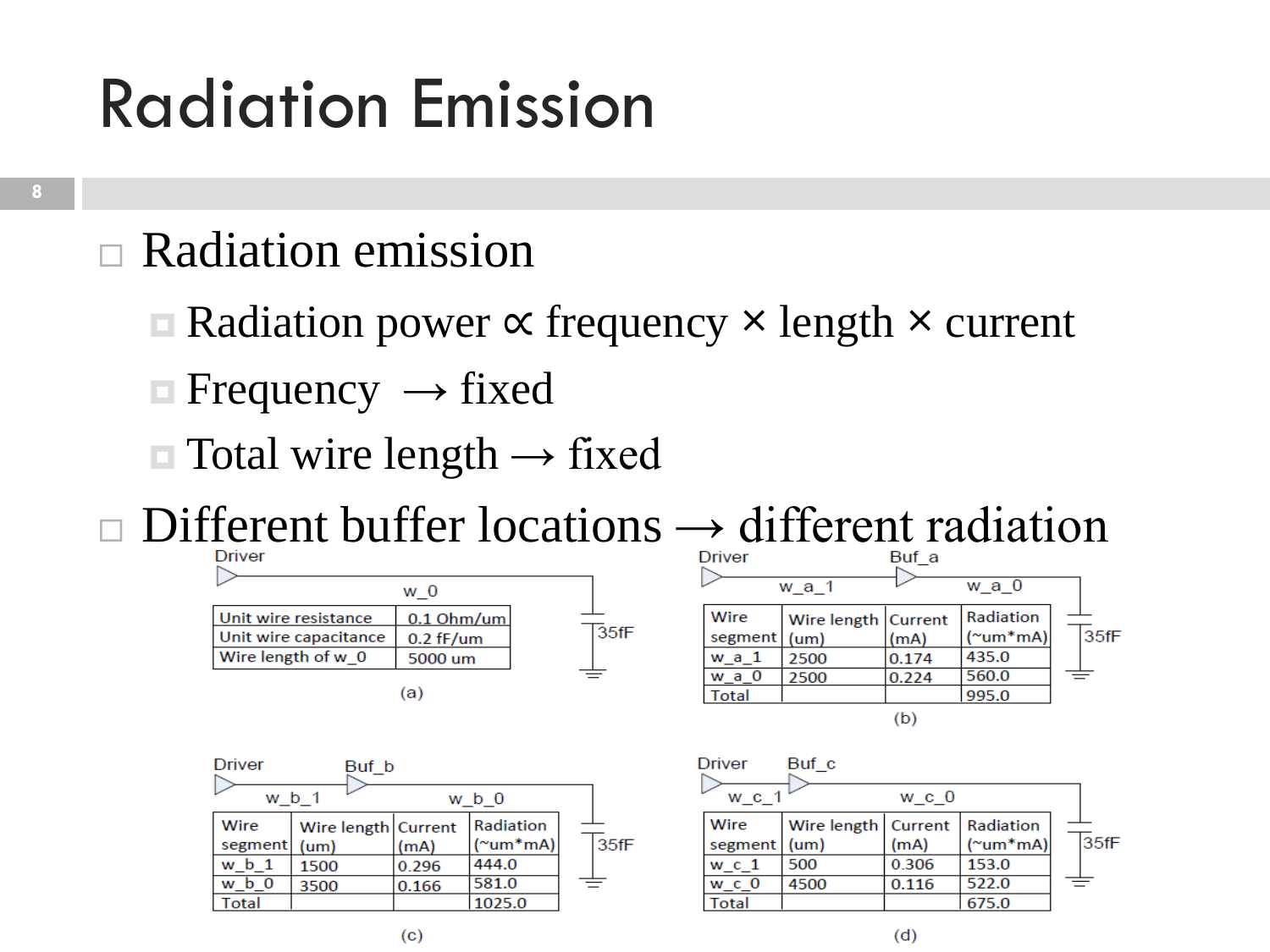#### Background

#### **Problem formulation**

- Van Ginneken's dynamic programming
- Our algorithm
- $\Box$  Experimental results
- $\Box$  Conclusion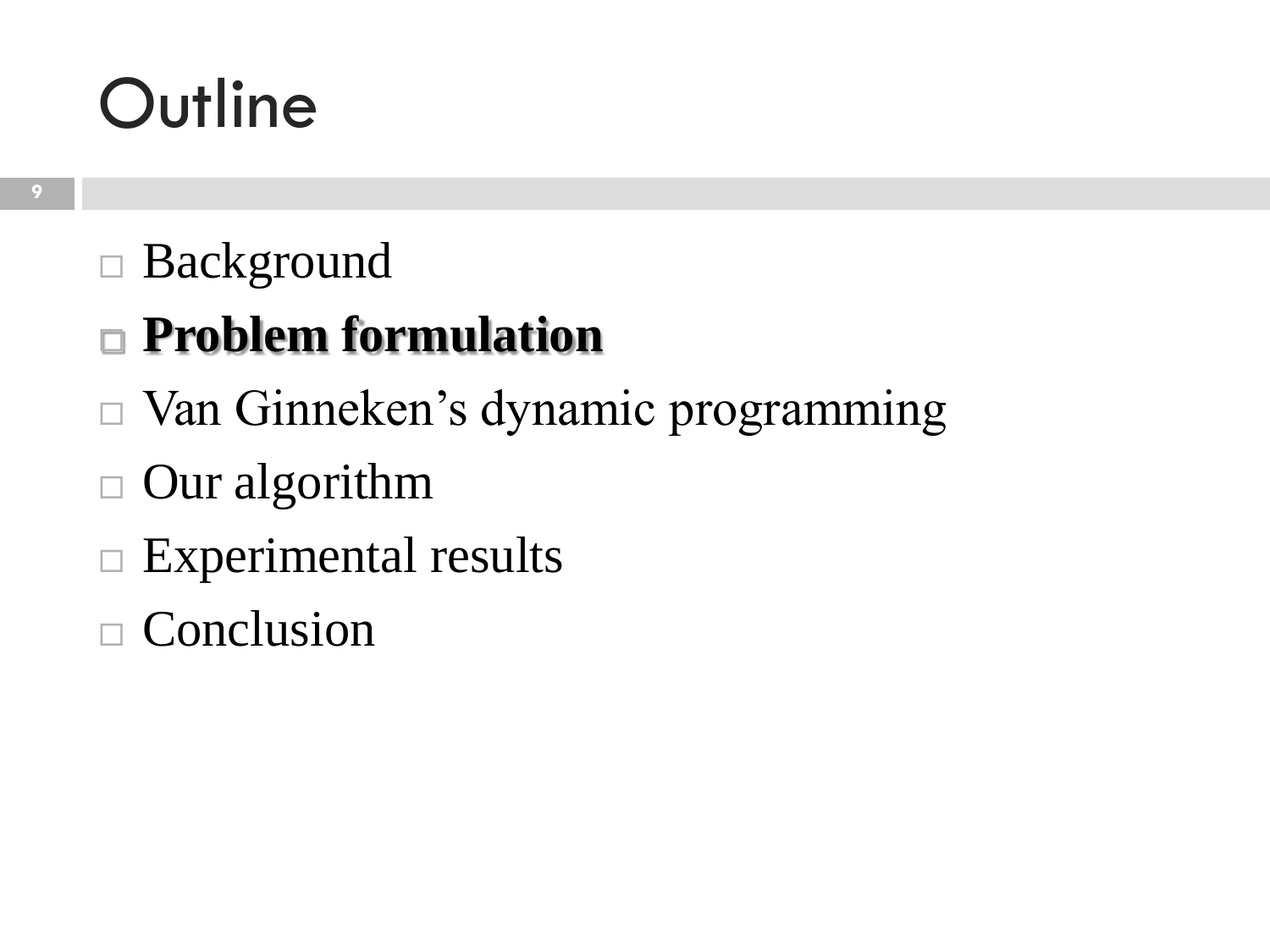### Problem Formulation

#### Given:

- A buffered clock tree T
- $\Box$  Buffer library L={ $s_1, s_2, s_3, ..., s_n$ }
- $\blacksquare$  Maximum slew rate constraint  $S_{\text{max}}$ : noise immunity
- $\blacksquare$  Minimum slew rate constraint  $S_{min}$ : EMC

Output:

- Minimize skew, power (traditional metrics in CTS)
- $\blacksquare$  Location  $p_i$  and size  $s_i$  of each buffer  $b_i \in B$
- **□ Reduce high-frequency spectrum contents**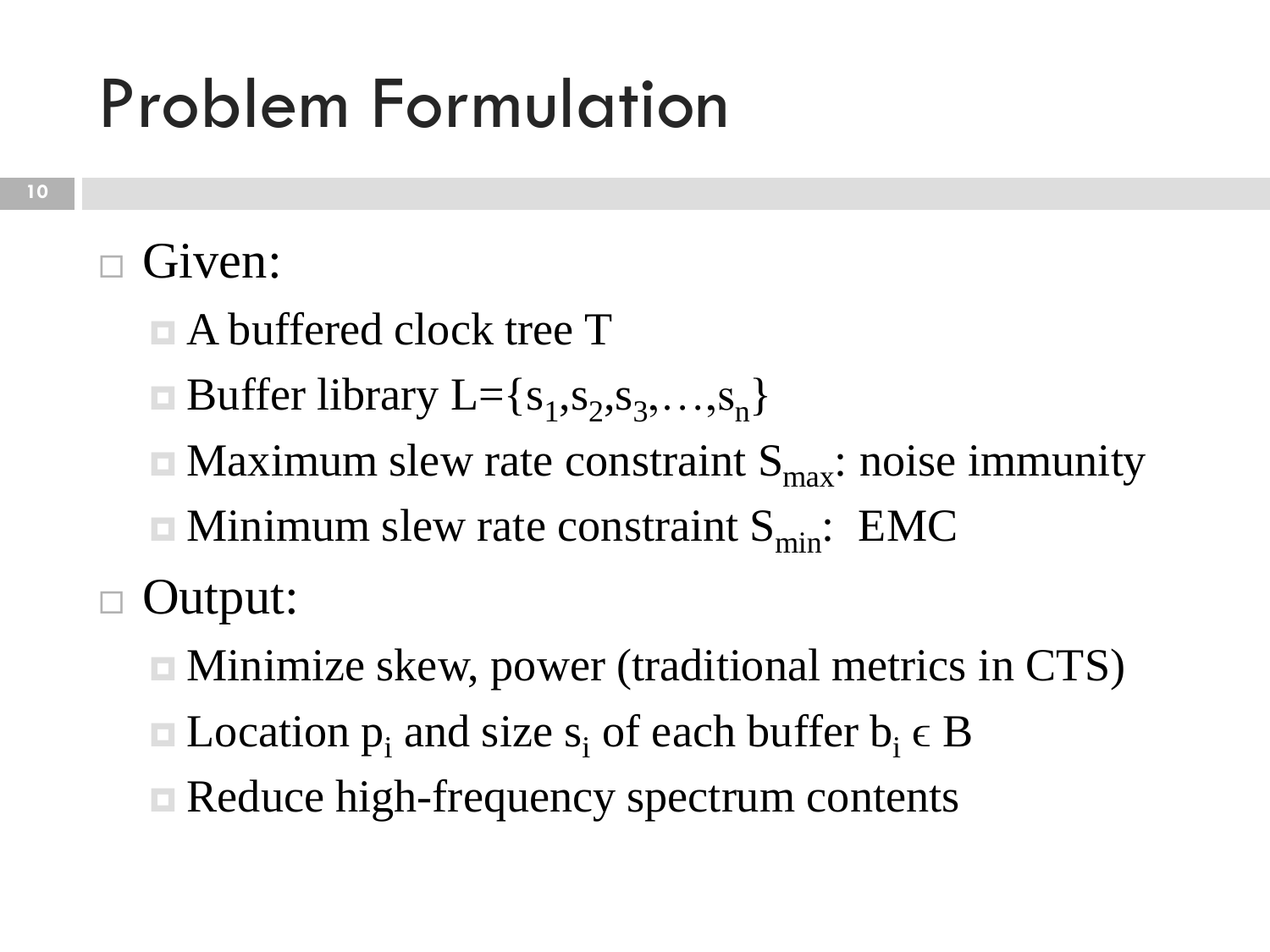#### Slew Rates Constraints

**11**

□ Problem: control slew rate in a feasible range ■ Buffer output slew rate: input slew, buffer load



Solution: control the buffer load in a feasible range

 $S_{max} \sim S_{min} \iff C^H \sim C^L$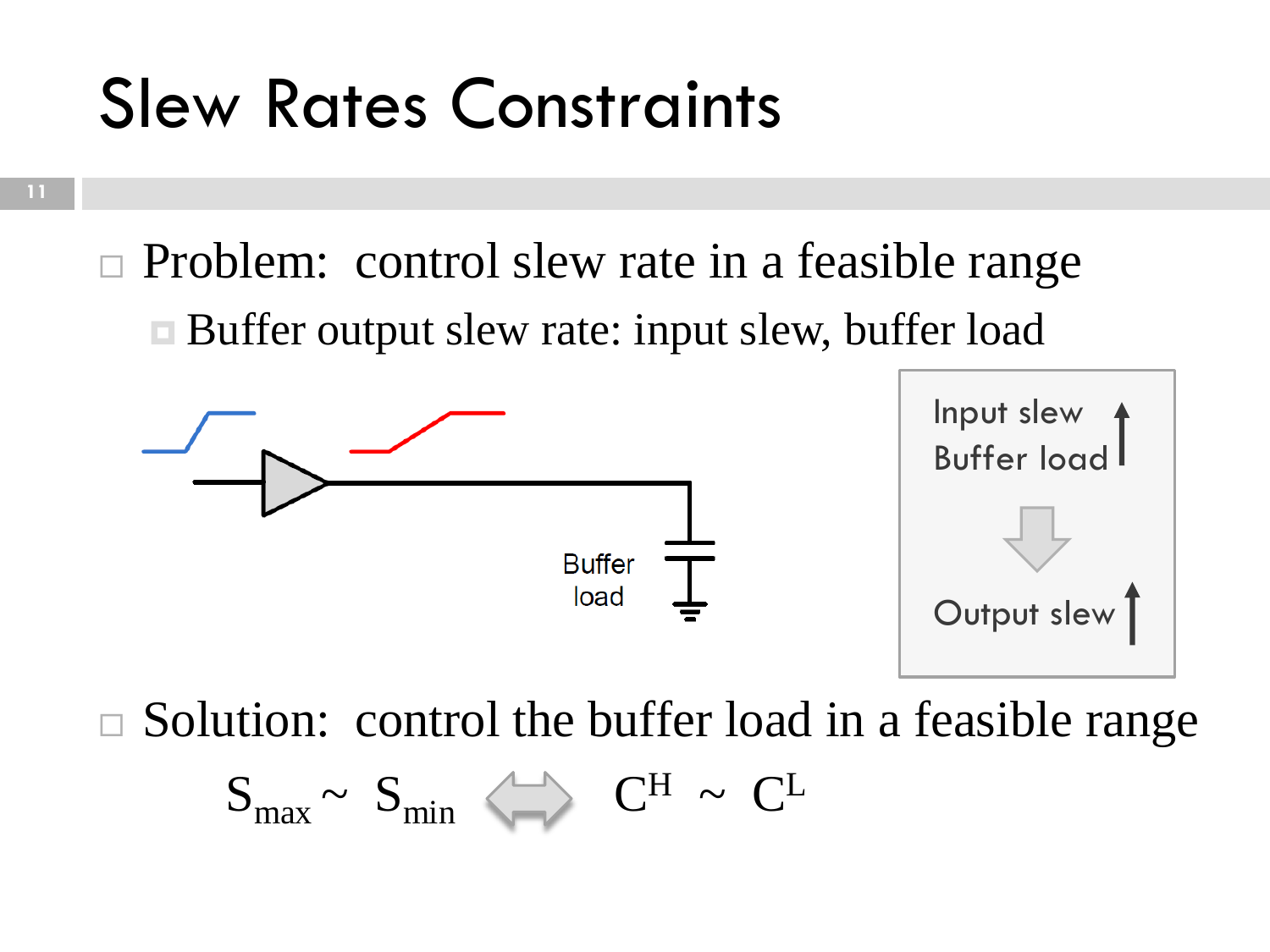- Background
- Problem formulation
- **Van Ginneken's dynamic programming**
- Our algorithm
- $\Box$  Experimental results
- $\Box$  Conclusion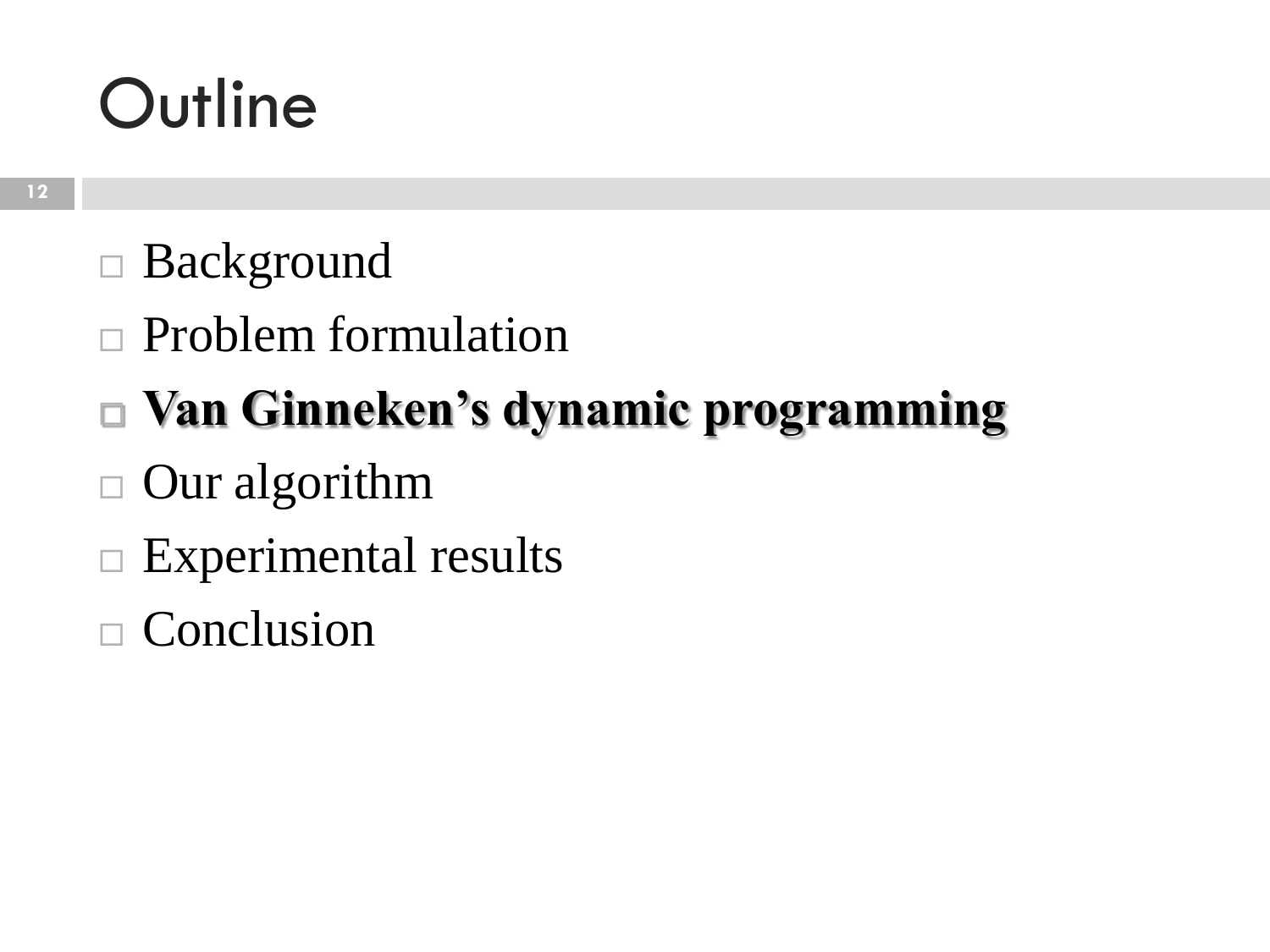## Van Ginneken's Dynamic Programming

- Goal: maximize slack/RAT, minimize delay
- Method:
	- Generate all possible solution
	- Deleted dominated solutions/Pruning
		- worse down stream load cap  $\&$  worse RAT/delay

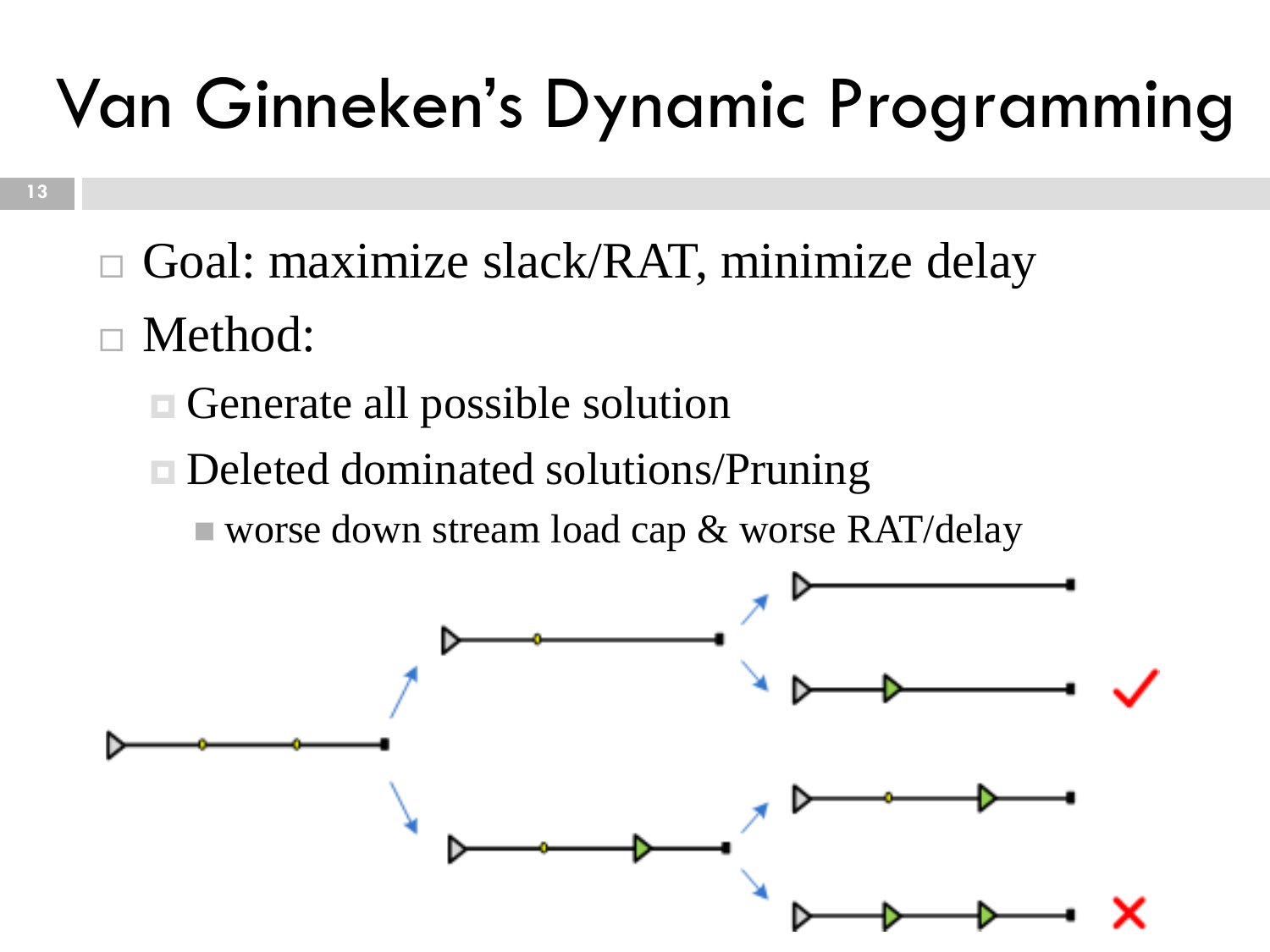## Dynamic Programming in CTS

 $\Box$  Clock tree

**□ Skew: difference between each pair of sinks** 

- $\Box$  Pruning
	- Base on delay
	- **E** Base on skew

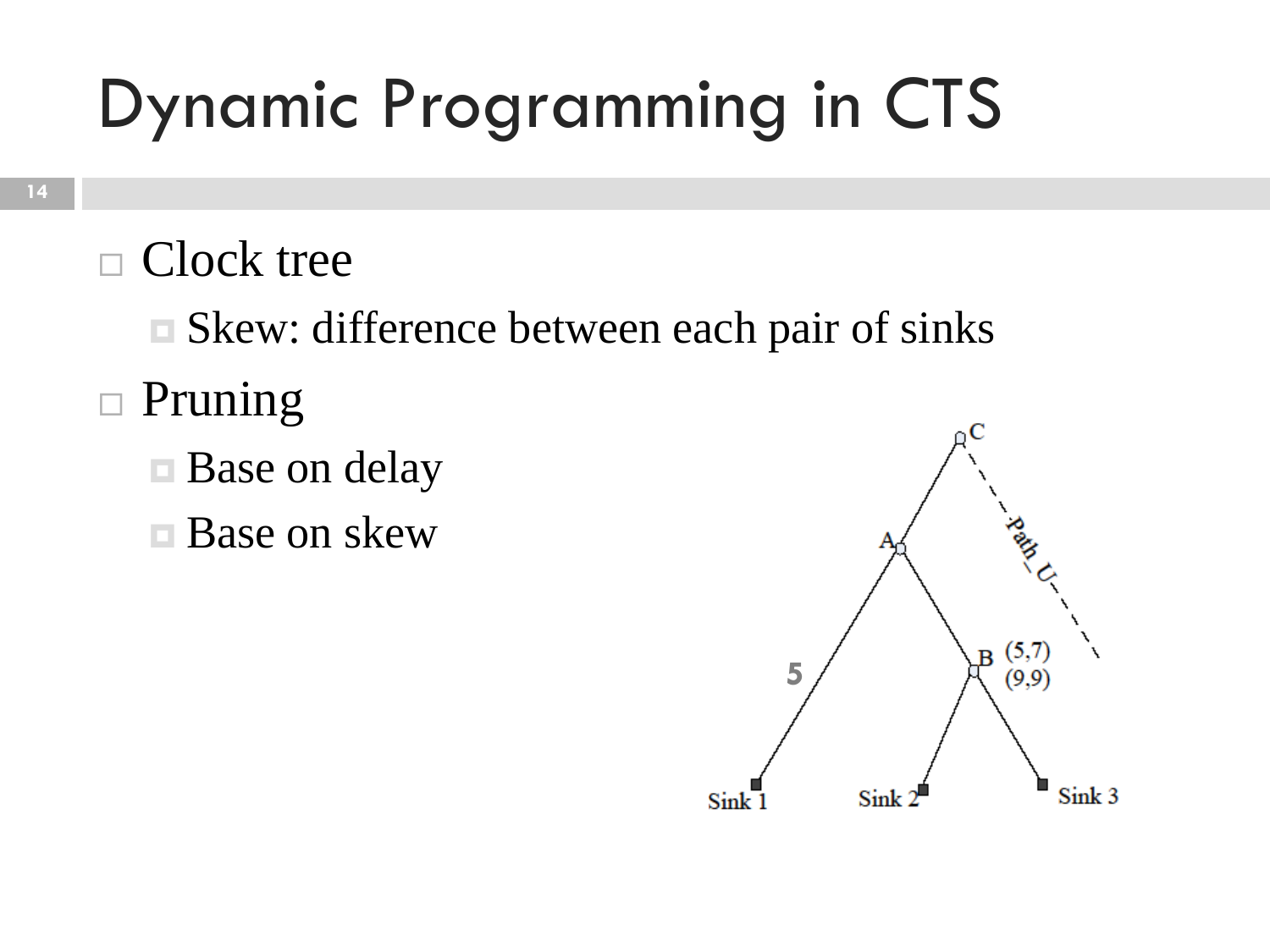- Background
- Problem formulation
- Van Ginneken's dynamic programming

#### **Our algorithm**

- $\Box$  Experimental results
- $\Box$  Conclusion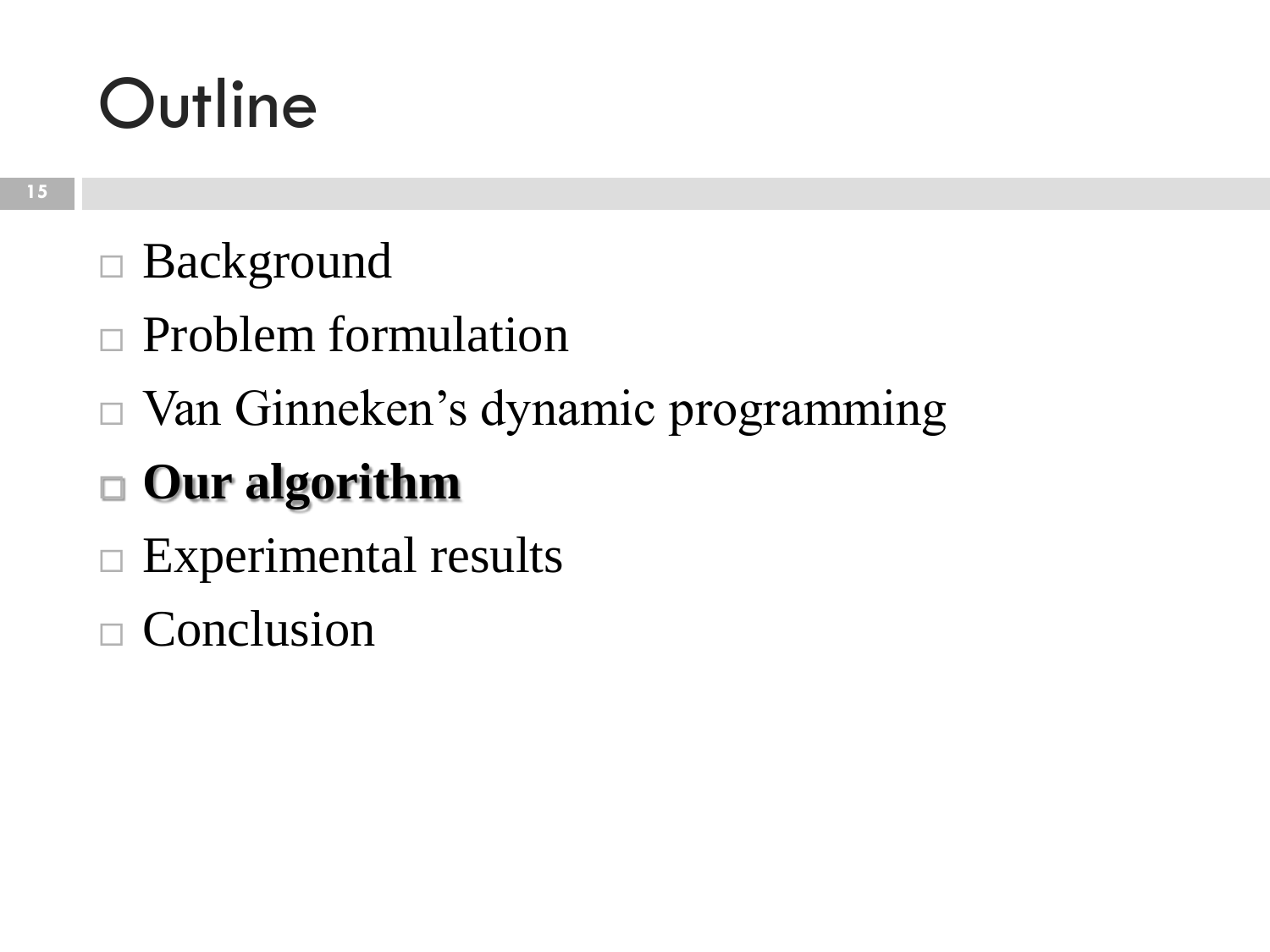## Top Level Algorithm

- $\square$  Dynamic programming
	- **E** Optimize whole tree
	- □ Optimize the critical path
	- **□ Reduces complexity**
- All buffers on non-critical path are fixed
- Timing of non-critical path are fixed
- $\Box$  Non-critical path as reference when do pruning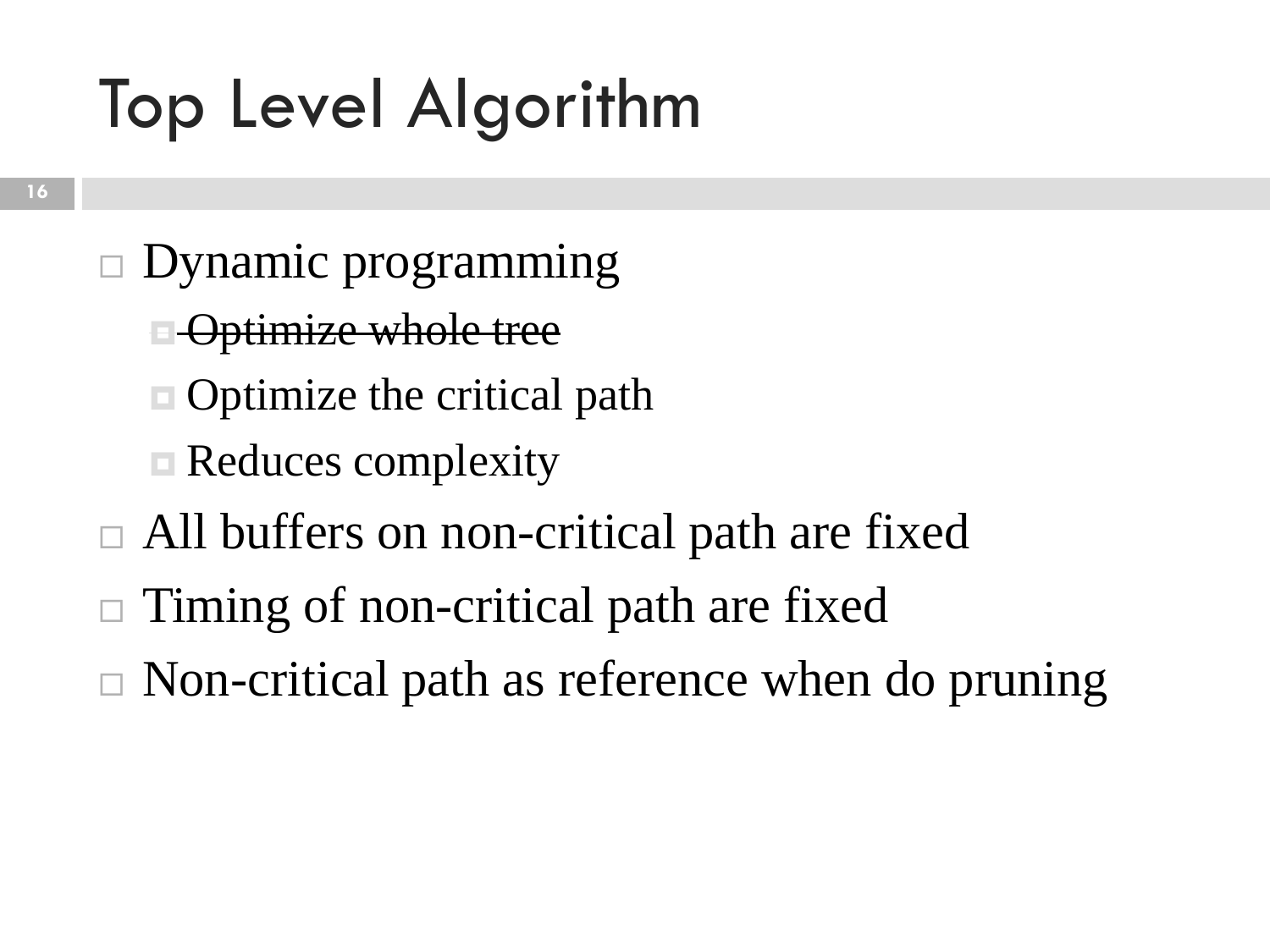## Top Level Algorithm

#### Procedure

- Step 1: segment edges
- Step 2: relocate and size the critical path (DP)
- Step 3: update timing
- Step 4: repeat step2~4 until no improvement

Improvement:

skew, power, radiation, slew rate

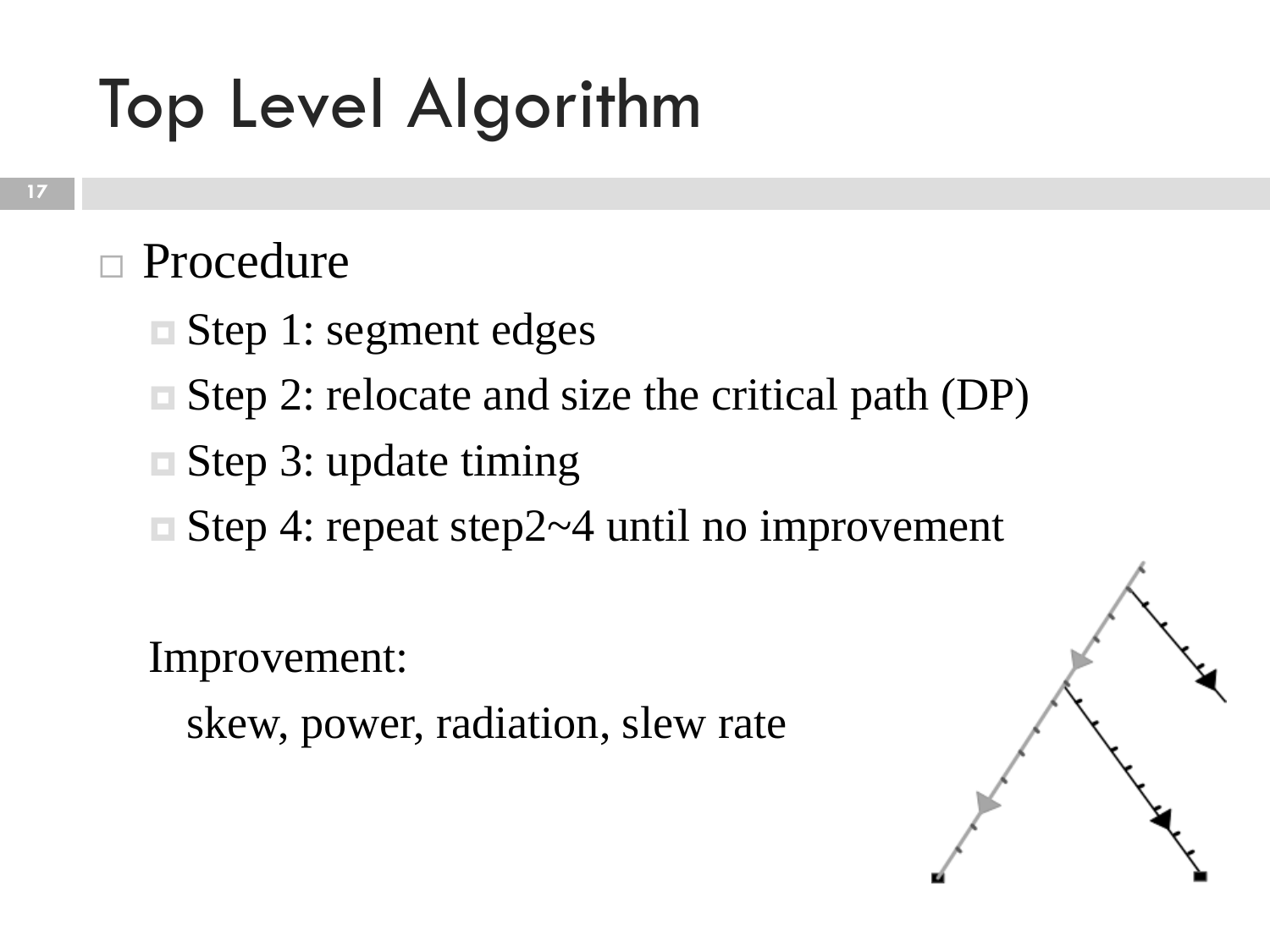#### Relocating and Sizing the Critical Path

**18**

Relocate and size buffers on critical from sink to root For each buffer  $b_i$ 

Generate all possible position and size combinations  $(p_i, s_i)$ Check the capacitance constraints of each combination If satisfy, save this solution

End for

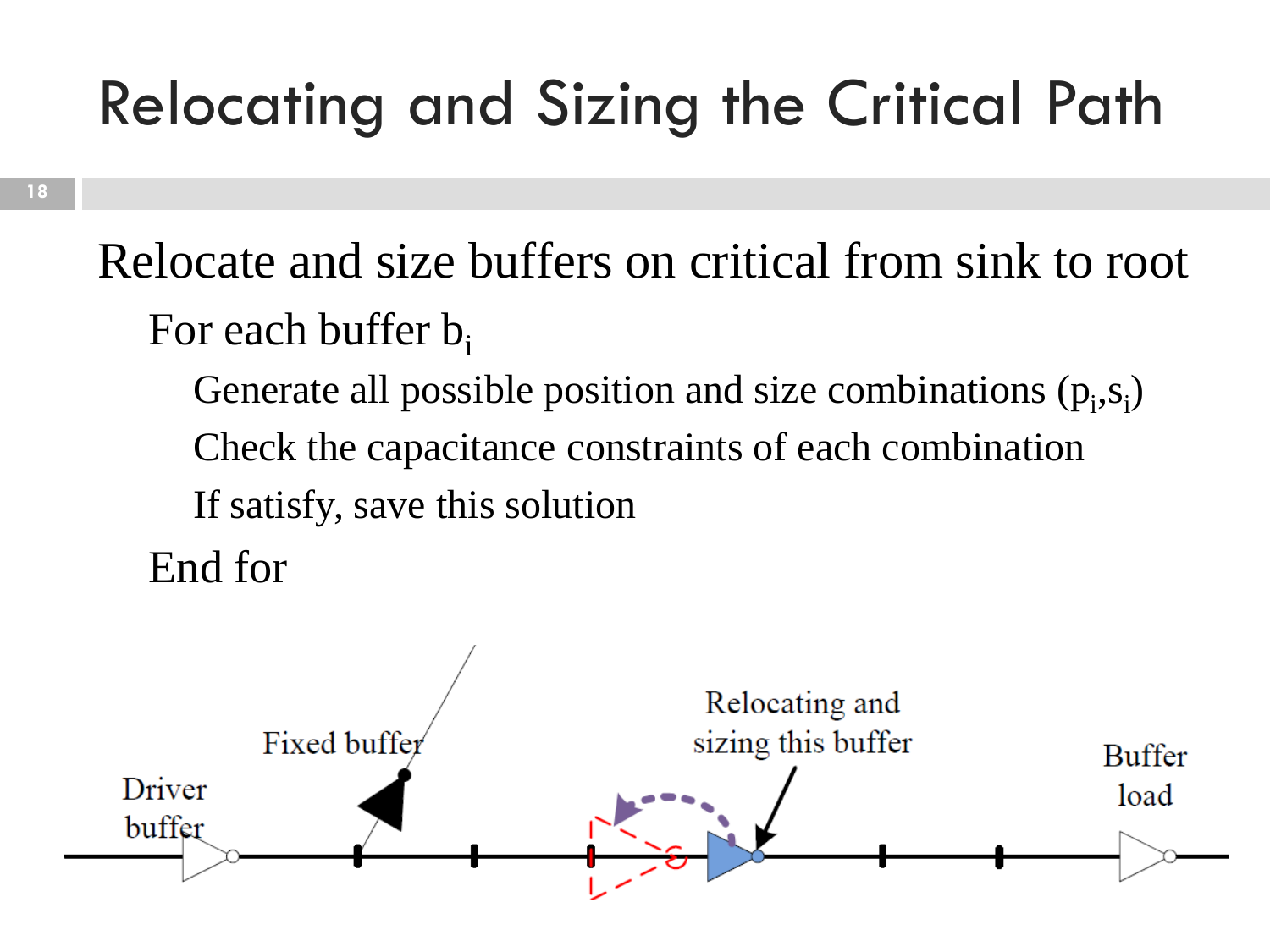#### Capacitance Constraints

- $\square$  Slew rate constraints
- Capacitance constraints



 $\int$ *in* \_ *cap*  $\leq$   $C$ <sup>*H*</sup>

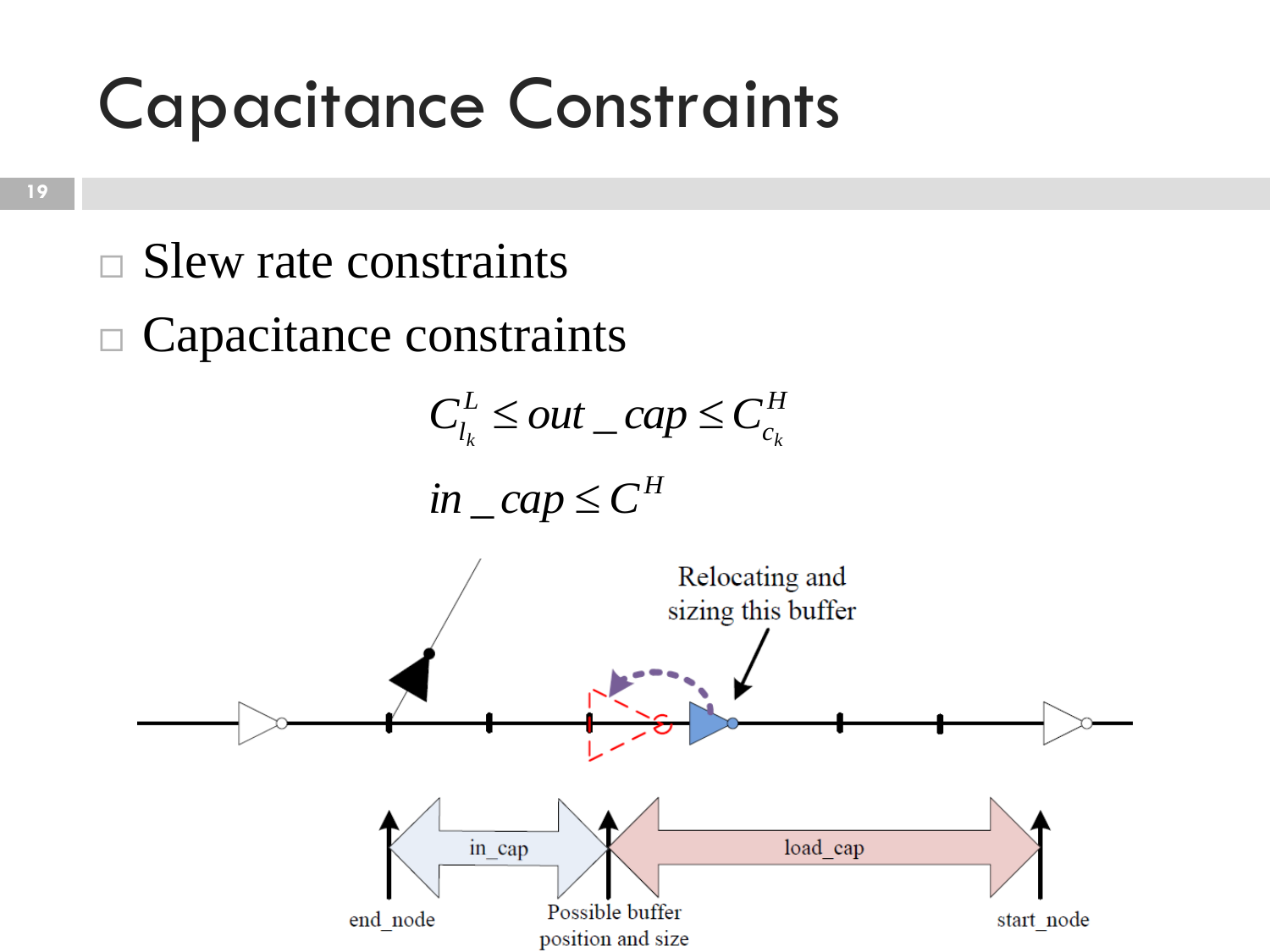## Interval Solution Pruning

- **20**
- $\Box$  Only do pruning at merging nodes
- Based on minimum/maximum delay
- Delays in original tree:  $(d^M, D^M)$
- $\Box$  Classify the solutions into two categories:
	- $\Box$  d = d<sup>M</sup> : A1, A2, A3
	- $\Box$  d<d<sup>M</sup> : B1,B2

#### *Optimizing a maximum path*

Path A: maximum delay path Path B: fixed path M : merging node

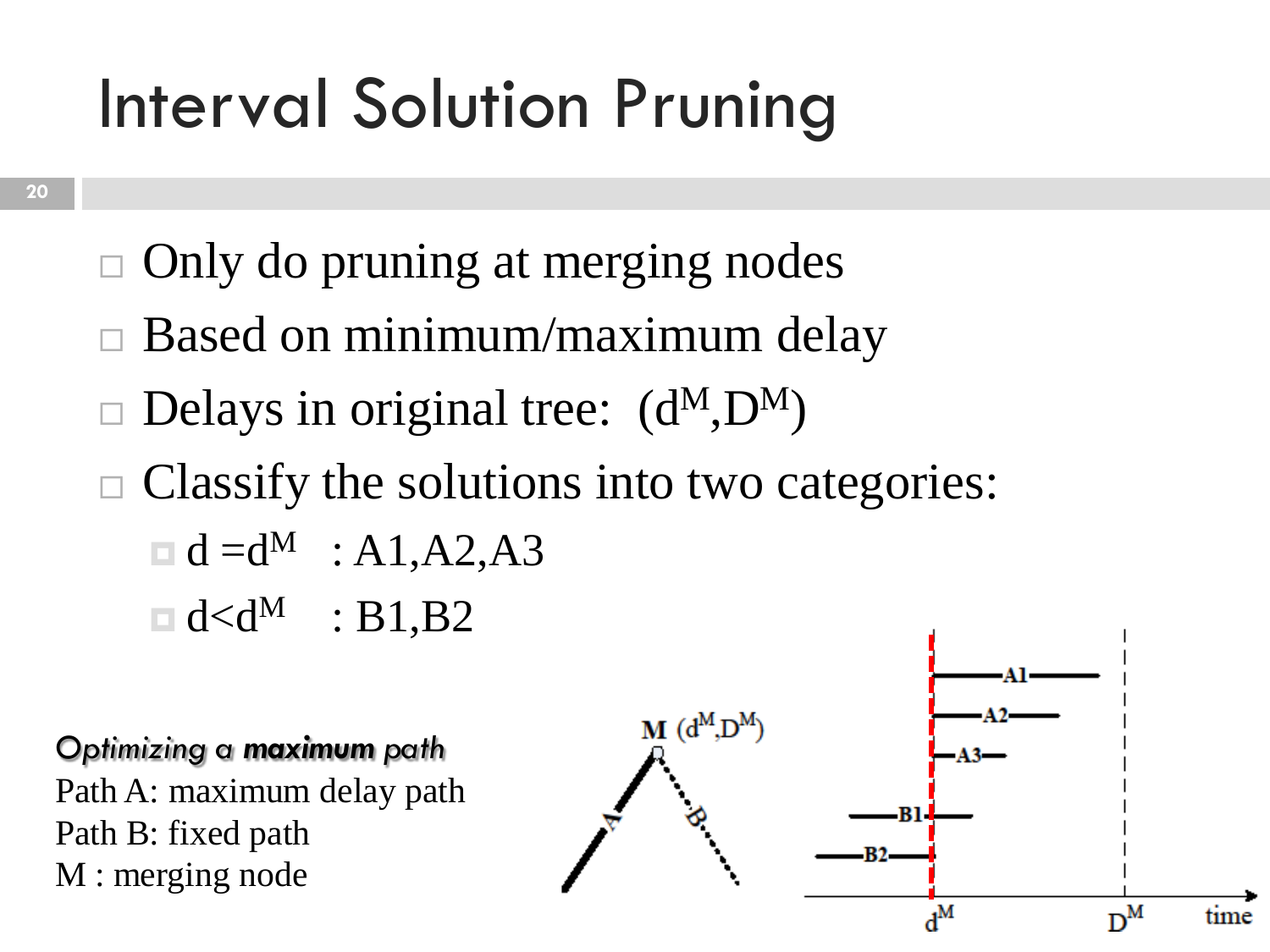- Background
- Problem formulation
- Van Ginneken's dynamic programming
- Our algorithm
- **Experimental results**
- $\Box$  Conclusion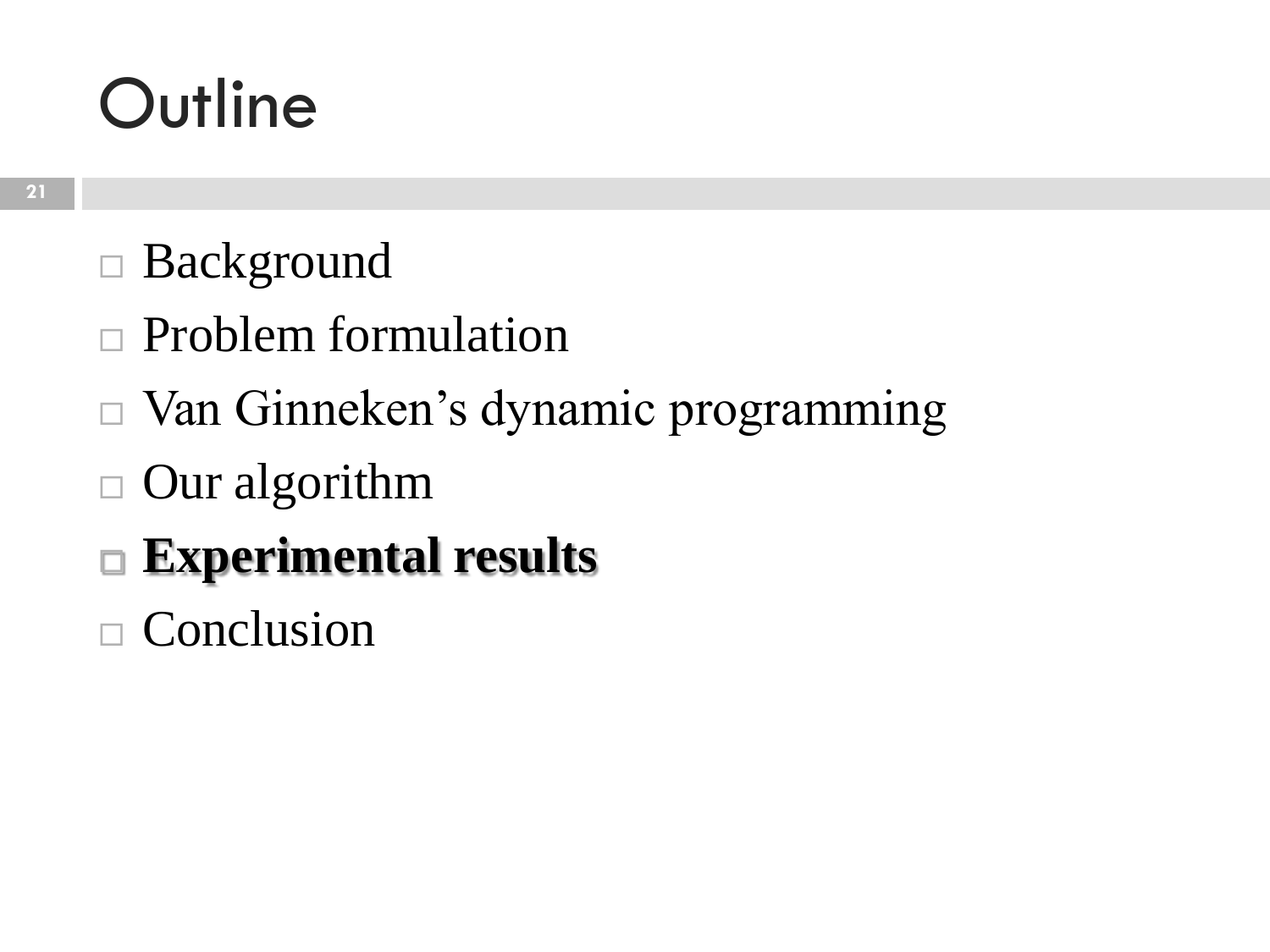### Experimental Setup

- $\Box$  45nm technology
- ISCAS benchmarks
- □ Clock frequency: 1GHz
- $\Box$  Minimum slew:  $S_{\text{min}} = 50 \text{ps}$
- $\Box$  Maximum slew:  $S_{\text{max}} = 100 \text{ps}$
- $\Box$  Four different buffers in buffer library L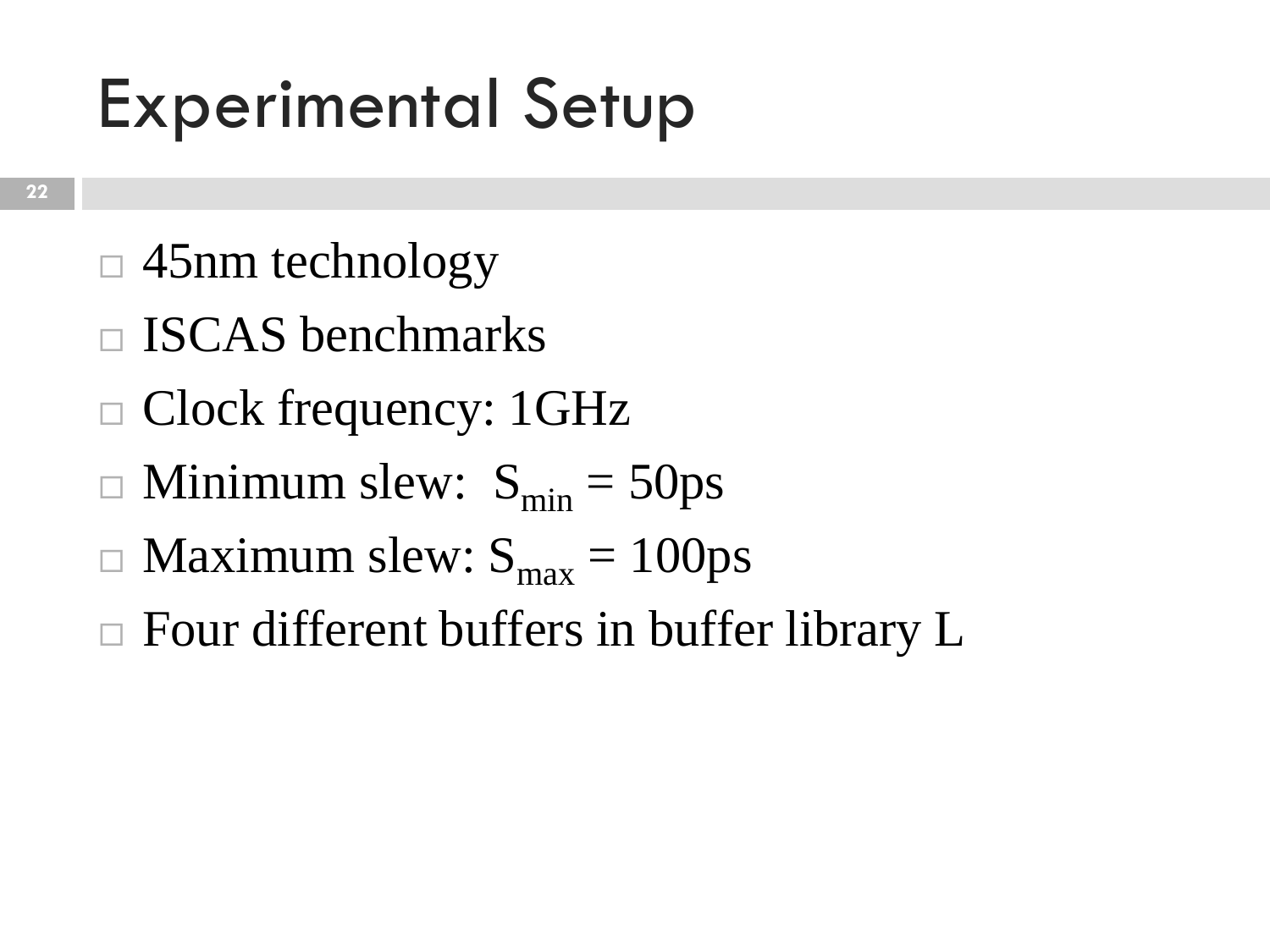#### Experimental Results

**23**

| Initial tree<br>Benchmark |      |         | Our method |      |                     |       |           |      |              |            |           |
|---------------------------|------|---------|------------|------|---------------------|-------|-----------|------|--------------|------------|-----------|
| Name                      | Sink | Power   | Radiation  | Skew | $S$ lew $<$ 50 $ps$ | Power | Radiation | Skew | Slew < 50 ps | <b>CPU</b> | Iteration |
|                           |      |         |            |      | (%)                 |       |           |      | $(\%)$       | S          | $^{(#)}$  |
| s5378                     | 179  | 1.0     | 1.00       | 00.1 | 44                  | 1.02  | 0.99      | 0.57 | 33           | 0.7        | 10        |
| s9234                     | 211  | 0.1     | 1.00       | 00.1 | 43                  | 1.01  | 0.95      | 0.49 | 31           | 1.5        | 10        |
| s13207                    | 638  | 1.0     | 1.00       | 00.1 | 50                  | 00.1  | 0.88      | 0.74 | 30           | 9.9        | 9         |
| s15850                    | 534  | $1.0\,$ | 1.00       | 00.1 | 38                  | 00.1  | 0.88      | 0.78 | 28           | 5.9        | 4         |
| s35932                    | 1728 | 1.0     | 1.00       | 00.1 | 38                  | 00.1  | 0.94      | 0.63 | 32           | 203.2      | 19        |
| s38584                    | 1426 | $1.0\,$ | 1.00       | 00.1 | 64                  | 1.00  | 0.98      | 0.81 | 48           | 90.7       | 8         |
| Average                   | 786  | $1.0\,$ | 1.00       | 00.1 | 46                  | 1.01  | 0.94      | 0.67 | <u>34</u>    | 52.0       | 10        |

- $\Box$  Power:  $1\% \uparrow$
- Skew: 33% **↓**
- Radiation: 6%↓
- $\Box$  Slew <50ps: 46%  $\rightarrow$ 34%
- $\Box$  Run time: 52s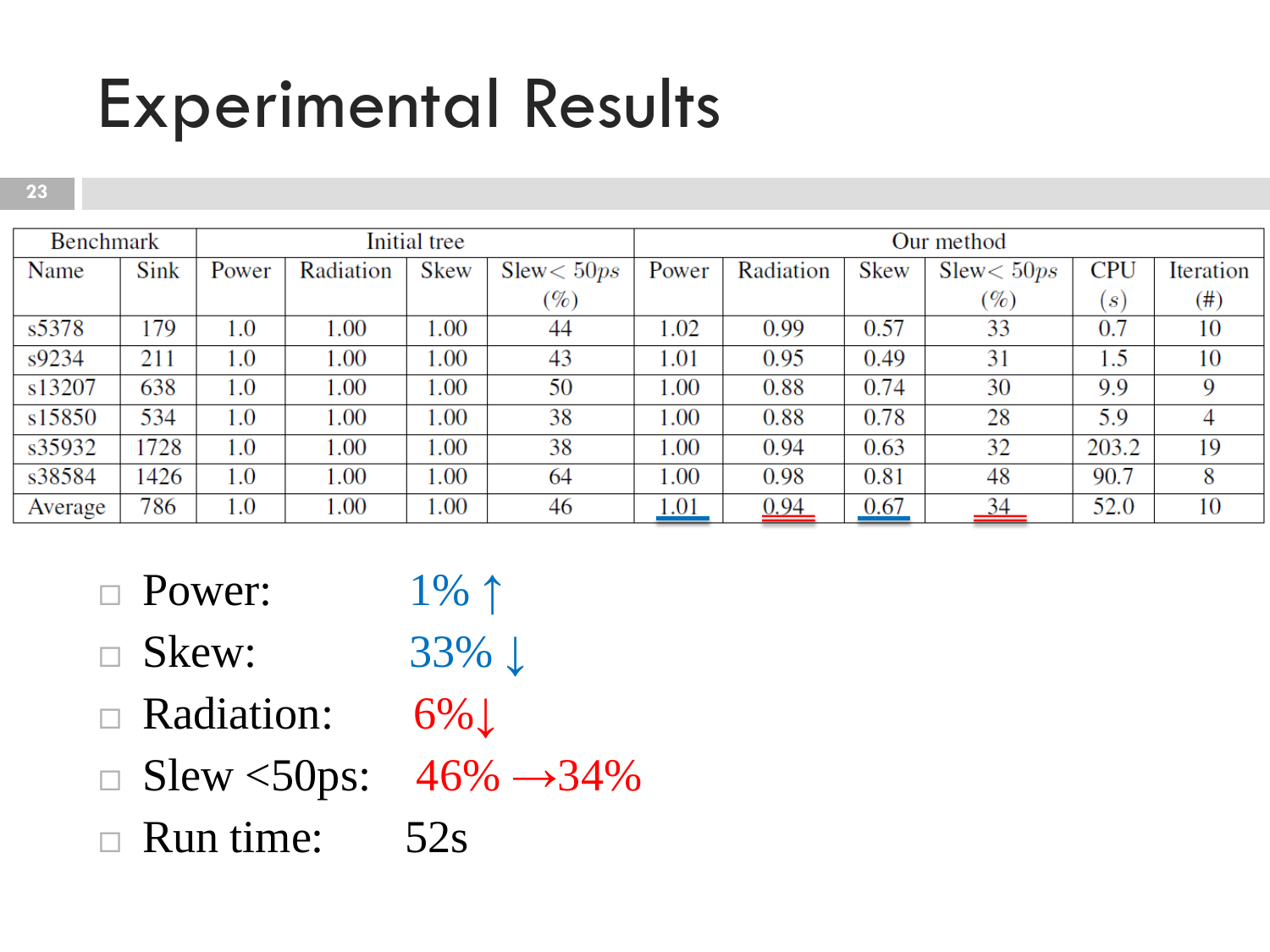#### Slew distribution

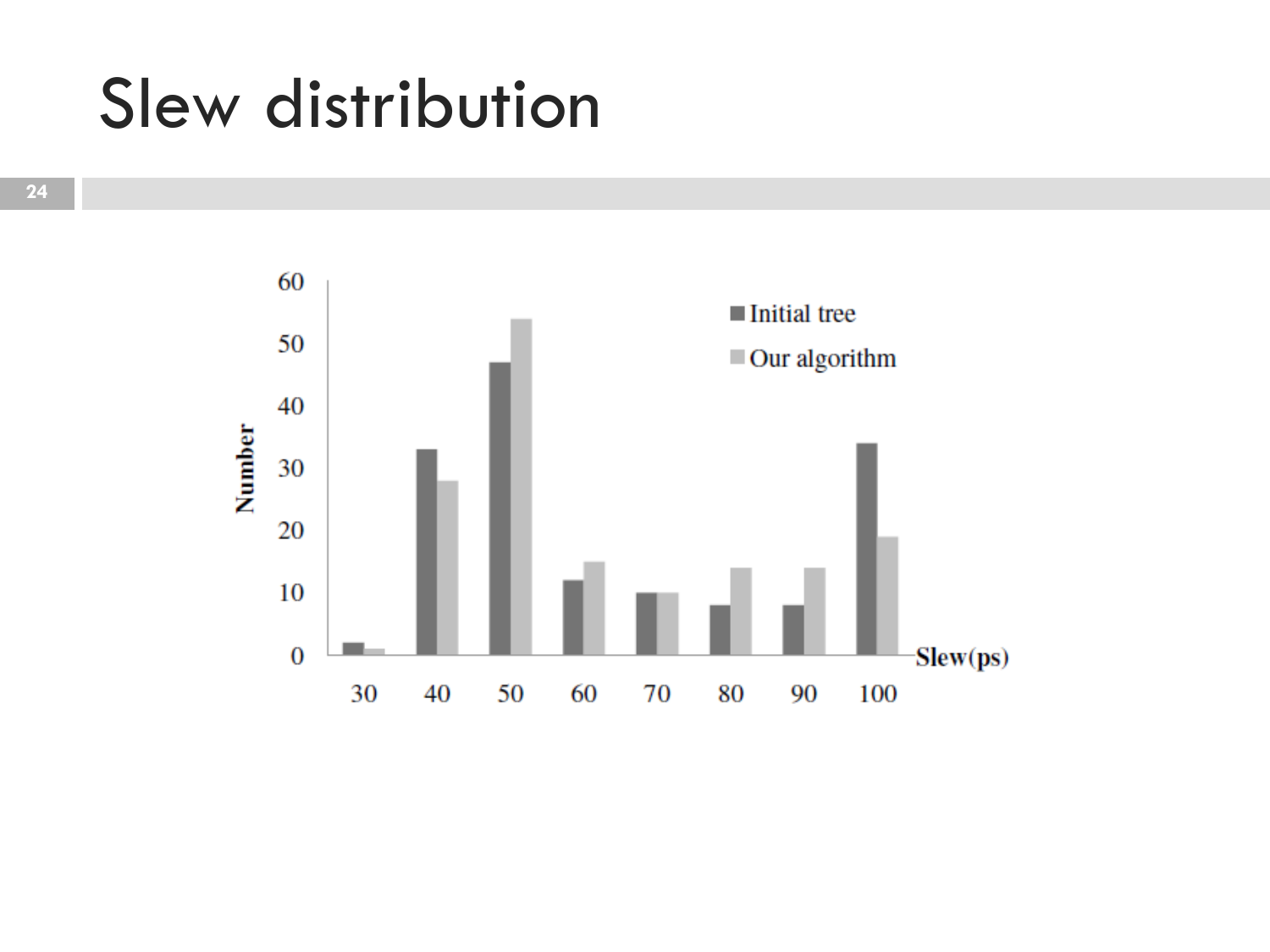#### Segment size

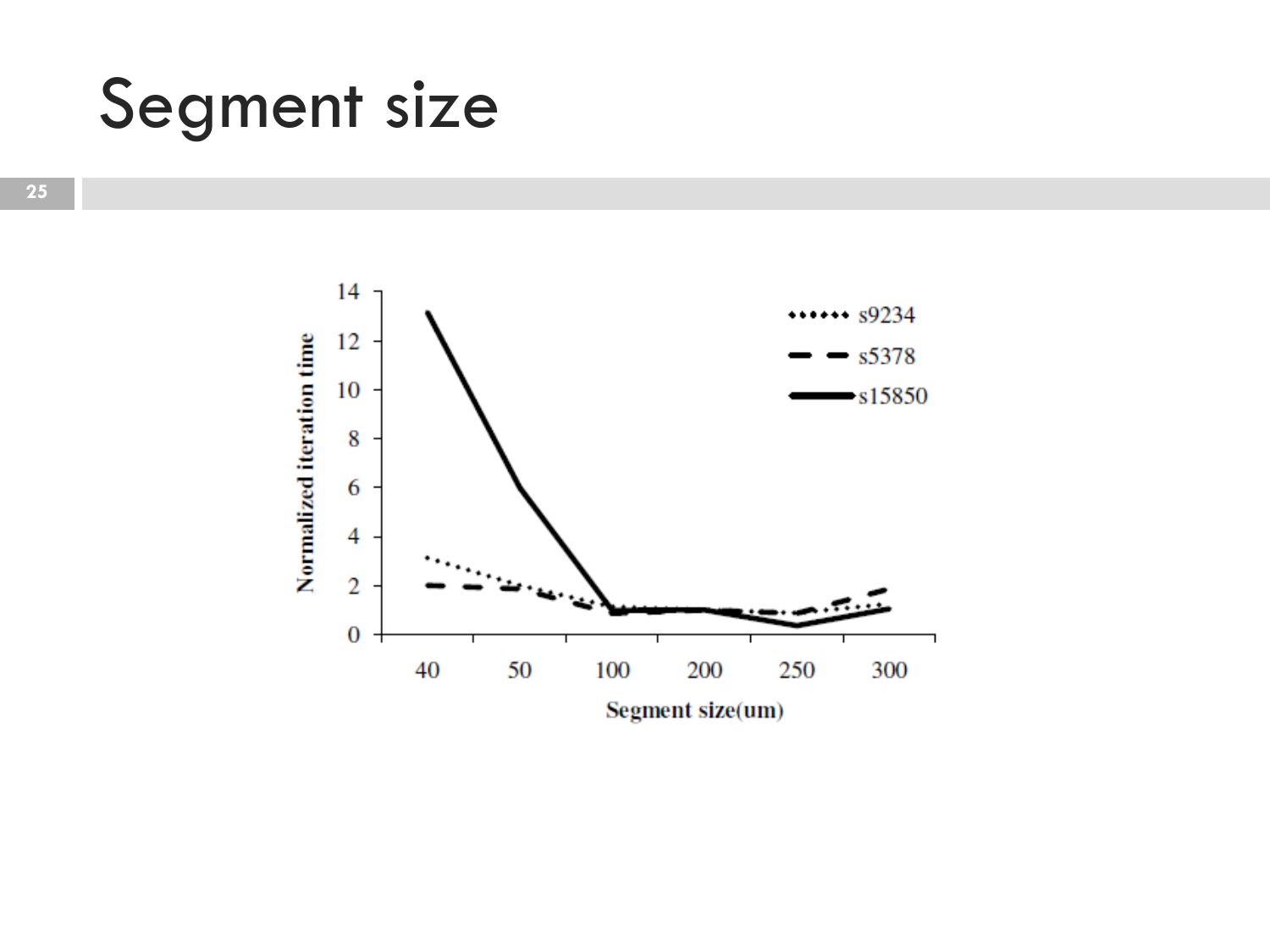#### Conclusions

- $\Box$  Comprehensive analysis of EMI in clock tree
- A solution for EMI reduction
- Consider both maximum and minimum buffer slew rate
- $\Box$  An incremental dynamic programming in CTS